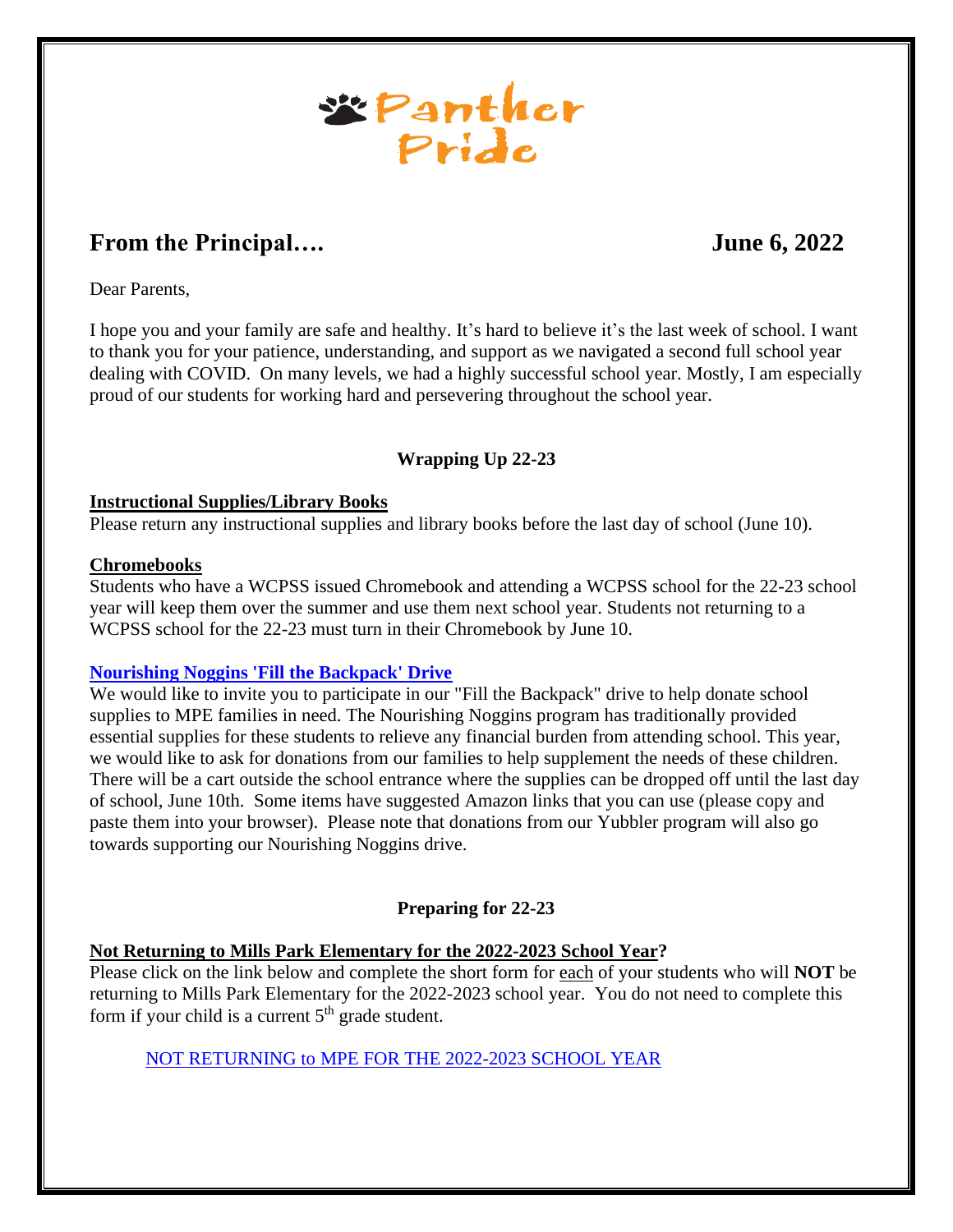

# **Important Dates for the Start of 2022-2023**

- Teacher Workdays: August 17-26, 2022
- Meet-the-Teacher (grades  $1^{st}$ -5<sup>th</sup>): August 25, 2022 (times to be determined)
- First Day of School: August 29, 2022
- Kindergarten Staggered Entry: Aug 29 Sept. 1, 2022
- Kindergarten Meet-the-Teacher: Sept. 2, 2022, 10:00 11:00 am

# **Grade Level Supply Lists 2022-2023**

Click here for the 2022-2023 [grade level supply lists.](https://docs.google.com/document/d/1l06eWDBZ8Mic96Tes9Md38Ide4wrk-rF/edit?usp=sharing&ouid=118345000794669592171&rtpof=true&sd=true) Purchase next year's school supplies on Yubbler, and they will be shipped directly to your home (\$4.99 flat rate for shipping) and 50% of their profit is donated back to MPE PTA. Our Yubbler page is active! [Click here](https://www.yubbler.com/school/mills-park-elementary) to go to yubbler.com and add your child's grade supply list. Customize the list (remove things you already have, add in extra supplies) before you check out. June orders receive 10% off core items.

# **Parent-Student Welcome Letter 2022-2023**

During the week of Aug. 8th, I will send my 2022-2023 Parent-Student Welcome Letter via SchoolMessenger. It will also be posted on the school website. The letter will contain a lot of information that will help you and your student(s) start the new school year on a positive note.

# **Check Your Bus Transportation Status**

View your student's 2022-23 Transportation status via your student's Homebase/Powerschool account. Sign up for an account at your student's school. More information on Home Base is available at [www.wcpss.net/student-information.](www.wcpss.net/student-information) Your student's AM and/or PM transportation codes will display "Y" (yes) or "N" (no) for the 2022-23 school year until routes are posted. Routes usually are posted about 10 days before the start of the school year.

- If your student's code is "Y" and your student will be using transportation next school year, no action is required.
- If your student's code is "N" and you would like for your student to use transportation next school year, please submit a transportation request.

If you are not currently registered for transportation but would like service next school year, you must request transportation by the deadline listed below to ensure service on the first day. To register, go to [www.wcpss.net/busrider.](www.wcpss.net/busrider)

Deadline for Traditional Calendar Schools is **July 18, 2022**.

# **Bus Transportation Assignment Notifications for 2022-2023**

Bus transportation assignment approvals for the 2022-23 school year will include a service start date sent via email to each family. As routes are posted, WCPSS Transportation will notify families individually. Notifications will start Aug. 19, 2022 for traditional schools.